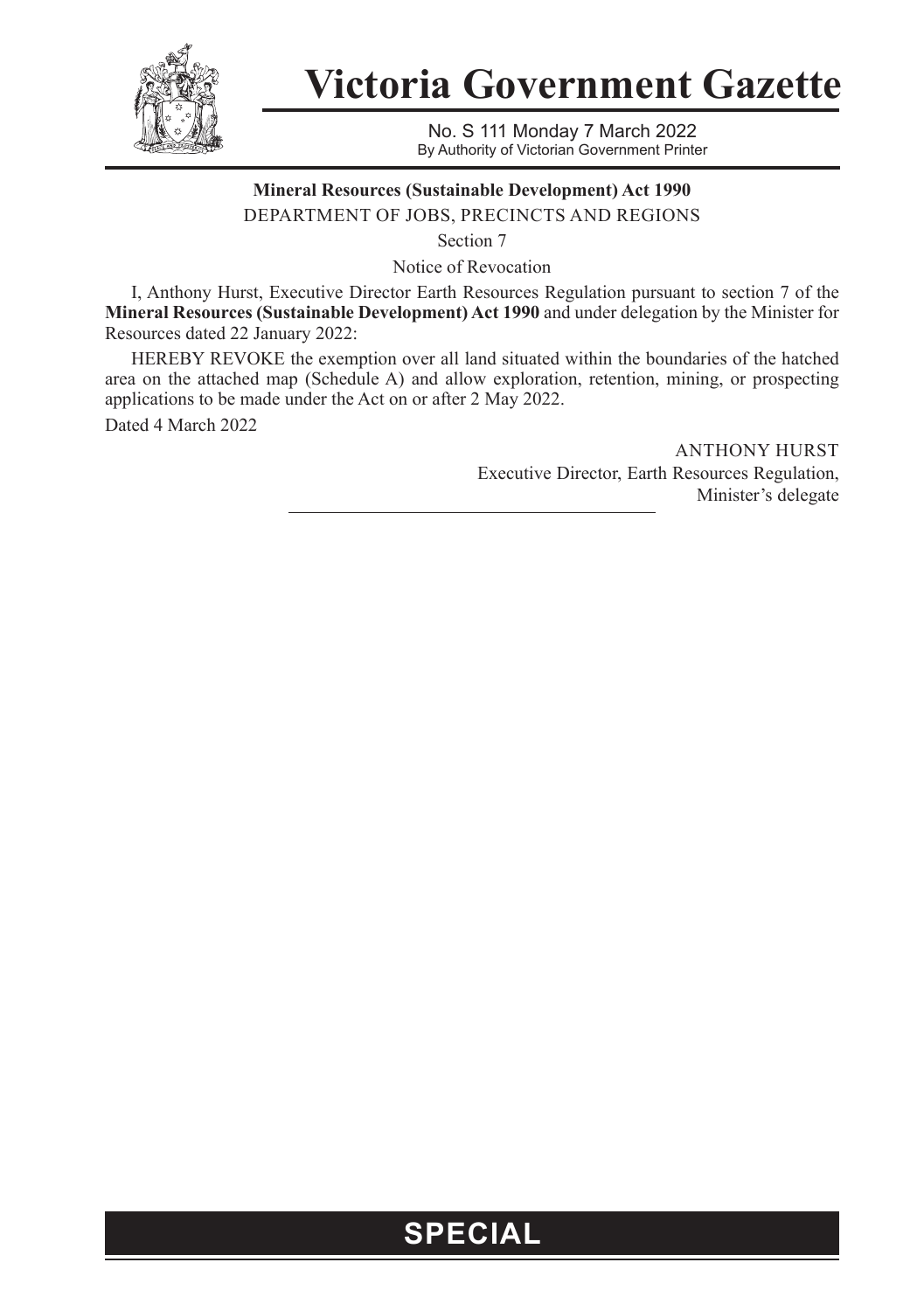### **Schedule A**

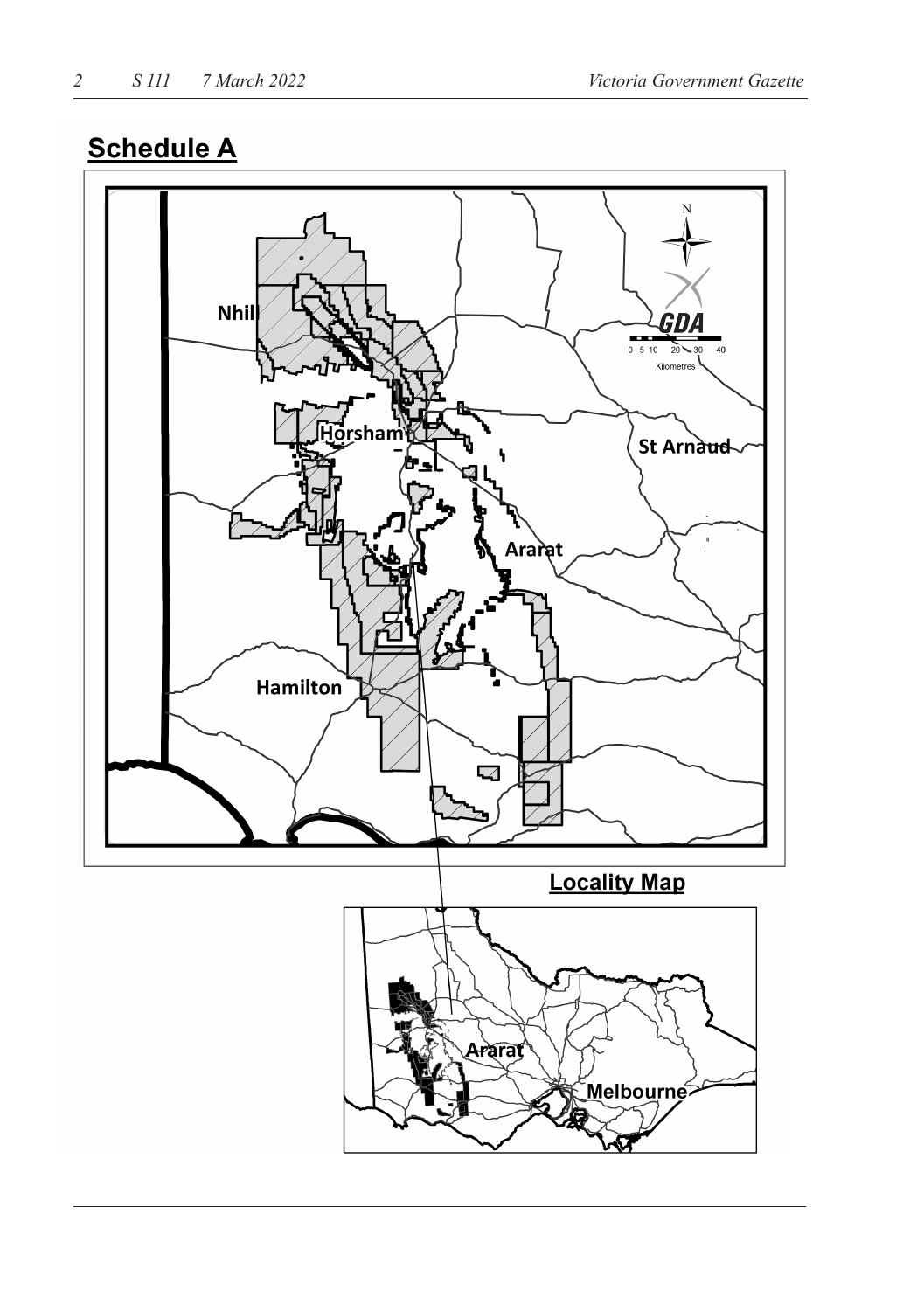This page was left blank intentionally